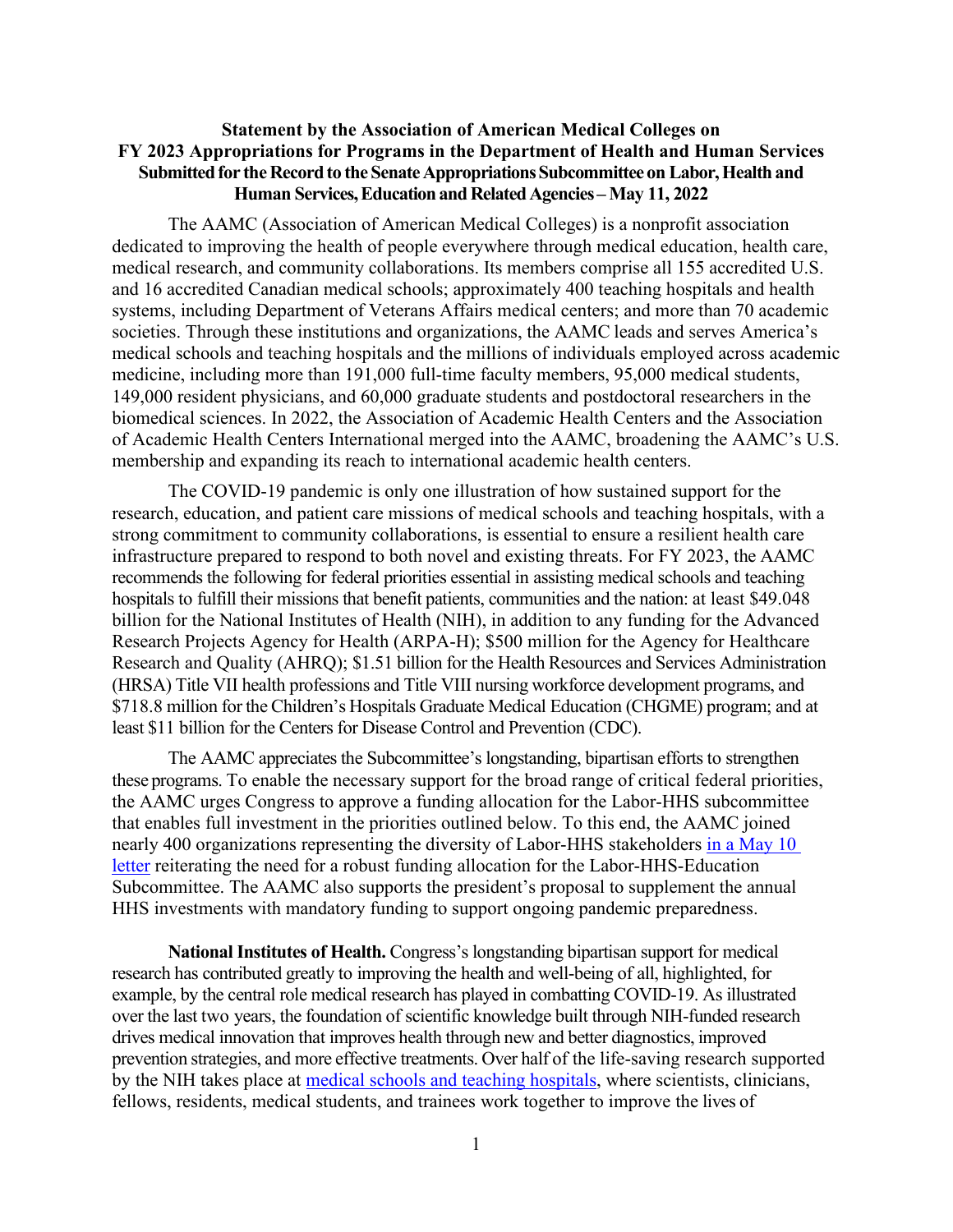Americans through research. This partnership is a unique and highly productive relationship that lays the foundation for improved health and quality of life and strengthens the nation's long-term economy.

The AAMC thanks Congress for a seventh straight year of bipartisan support that resulted in the inclusion of \$45 billion for medical research conducted and supported by the NIH in the FY 2022 omnibus spending bill. Additionally, the AAMC thanks the Subcommittee for recognizing the importance of retaining the salary cap at Executive Level II of the federal pay scale in FY 2022.

In FY 2023, the AAMC joins nearly 400 partners in supporting the [Ad Hoc Group for](https://www.aamc.org/research/adhocgp/FY23Recommendation.pdf)  [Medical Research recommendation](https://www.aamc.org/research/adhocgp/FY23Recommendation.pdf) that Congress provide at least \$49.048 billion in program level funding for the NIH, which would represent an increase of \$4.1 billion over the comparable FY 2022 funding level (an increase of \$3.5 billion or 7.9% in the NIH appropriation plus funding from the 21st Century Cures Act for specific initiatives). **Importantly, the Ad Hoc Group strongly urges lawmakers to ensure that any additional funding the Subcommittee opts to provide for ARPA-H supplement our \$49 billion recommendation for NIH's base budget, rather than supplant the essential foundational investment in the NIH.** In addition, the coalition supports the president's proposal to supplement NIH's budget with additional mandatory funding to speed the pace of pandemic response and readiness.

Securing a reliable, robust budget trajectory is key in positioning the agency – and the patients who rely on the research it funds – to capitalize on the full range of research in the biomedical, behavioral, social, and population-based sciences. We must continue to strengthen our nation's research capacity, solidify our global leadership in medical research, ensure a research workforce that reflects the racial, gender, and geographic diversity of our citizenry, and inspire a passion for science in current and future generations of researchers.

In addition to our strong support for a robust increase in NIH's base funding, we look forward to working with lawmakers and the administration to fulfill the goals of ARPA-H as it gets underway. The nation's medical schools and teaching hospitals are hubs of innovation in research and care delivery, and the AAMC looks forward to engaging with lawmakers and the administration on opportunities to advance a bold and productive medical research agenda in harnessing our shared commitment to innovation and scientific discovery.

**Agency for Healthcare Research and Quality.** Complementing the medical research supported by NIH, AHRQ sponsors health services research designed to improve the quality of health care, decrease health care costs, and provide access to essential health care services by translating research into measurable improvements in the health care system. The AAMC joins the [Friends of AHRQ](https://www.aamc.org/media/60046/download) in recommending at least \$500 million in funding for AHRQ in FY 2023.

**Health Professions Funding.** The Health Resources and Services Administration (HRSA) Title VII and Title VIII programs have helped the country combat COVID-19, despite the challenges the pandemic posed for grantees. Many grantees pivoted their curricula to educate our health workforce during this public health challenge. There were unexpected costs to provide personal protective equipment (PPE) for in-person clinical training or switching to a virtual learning experience.

Simultaneously, the pandemic underscored the need to increase and continuously reshape our health workforce. These programs have proven successful in recruiting, training, and supporting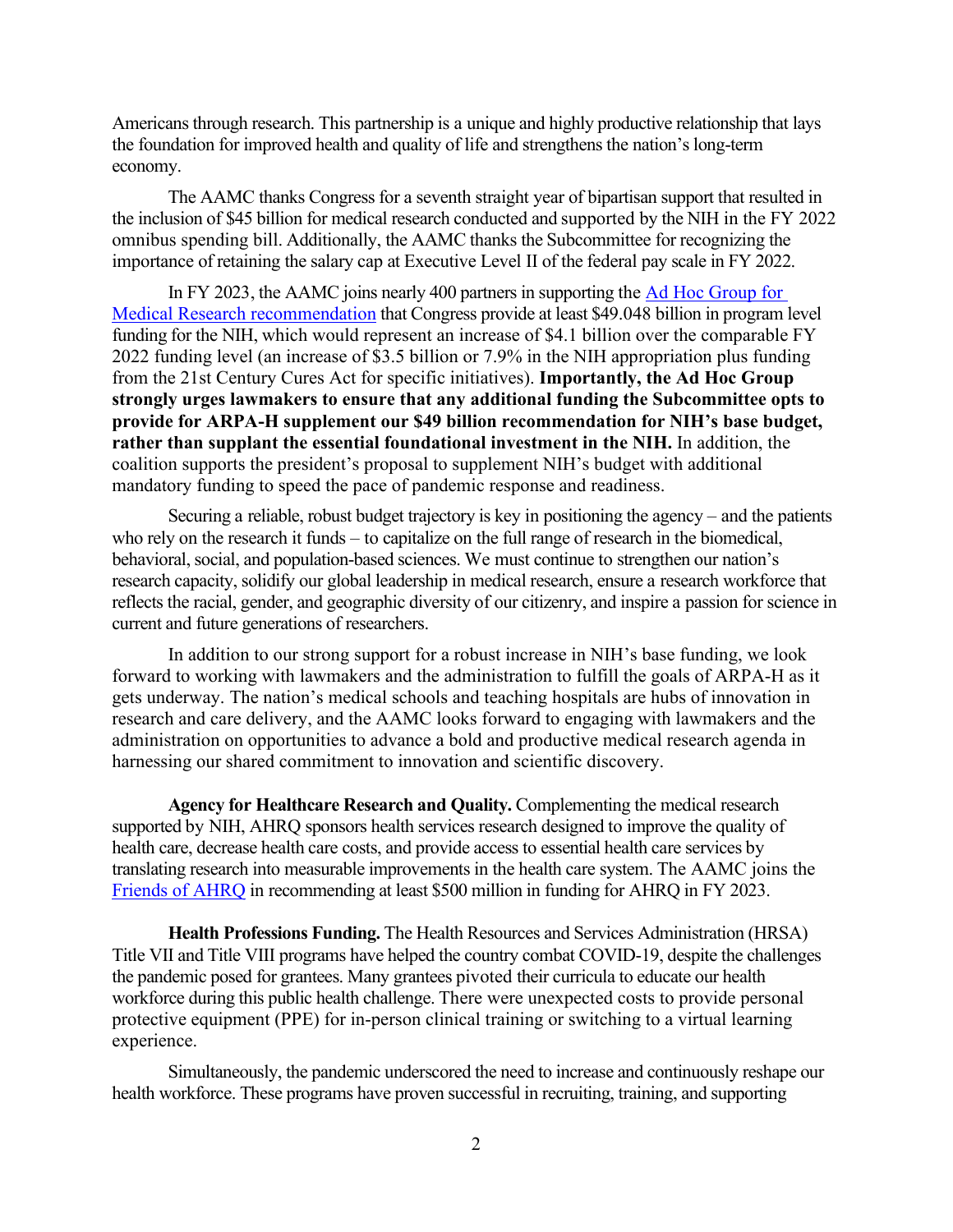public health practitioners, nurses, geriatricians, mental health providers, and other frontline health care workers critical to addressing COVID-19. Additionally, HRSA has tasked grantees with utilizing innovative models of care, such as training providers in telehealth, to improve patients' access to care during the pandemic.

The COVID-19 pandemic pulled back the curtain on the pervasive health inequities facing disadvantaged and underserved communities, and gaps in care for our most vulnerable patients, including an aging population that requires more health care services. The HRSA Title VII and Title VIII programs educate current and future providers to serve these ever-growing needs, while preparing providers for the health care demands of tomorrow. A diverse health care workforce improves access to care, patient satisfaction, and health professionals' learning environments. Studies show that HRSA Title VII and Title VIII programs increase the number of underrepresented students enrolled in health professions schools, heighten awareness of factors contributing to health inequities, and attract health professionals who are more likely to treat underserved patients.

Further, the HRSA health professions and nursing workforce programs are structured to advance new delivery systems and models of care, such as those promoting interprofessional teams and integrating mental health services with primary care. Whether developing a new curriculum to address emerging and ongoing public health crises, such as substance use disorders, or collaborating with community leaders in educating providers to deliver culturally competent care, the Title VII and Title VIII programs help ensure our health workforce is at the forefront of meeting all patients' health needs. The AAMC joins the [Health Professions and](https://www.hpnec.org/media/3046/download?attachment)  [Nursing Education Coalition \(HPNEC\)](https://www.hpnec.org/media/3046/download?attachment) in recommending \$1.51 billion for these critical workforce programs in FY 2023. Additionally, the AAMC supports the president's proposal for at least \$50 million to fund the recently enacted Dr. Lorna Breen Health Care Provider Protection Act (P.L. 111-105). Funding from the American Rescue Plan allowed HRSA to support several programs to prevent burnout in the health care workforce and promote clinician well-being, but HRSA received far more high-quality applications than resources allowed the agency to support.

In addition to Title VII and Title VIII, HRSA's Bureau of Health Workforce also supports \$718.8 million in FY 2023 for the CHGME program, which provides critical federal graduate medical education support for children's hospitals to train the future primary care and specialty care workforce for our nation's children. We also encourage Congress to provide robust funding to HRSA's Rural Residency Programs to expand training opportunities in rural areas through funding to develop new rural residency programs or separately accredited rural training track programs.

The AAMC encourages Congress to provide long-term sustained funding for the National Health Service Corps (NHSC) through its mandatory and discretionary mechanisms. We were appreciative of the \$800 million in supplemental funding for the NHSC in the American Rescue Plan (H.R. 117-2), and we support an appropriation for the NHSC that would fulfill the needs for current Health Professions Shortage Areas.

**Centers for Disease Control and Prevention.** [The AAMC joins the CDC Coalition](https://www.aamc.org/media/60201/download) in a recommendation of at least \$11 billion for the CDC in FY 2023. In addition to ensuring a strong public health infrastructure and protecting Americans from public health threats and emergencies, CDC programs are crucial to reducing health care costs and improving health.